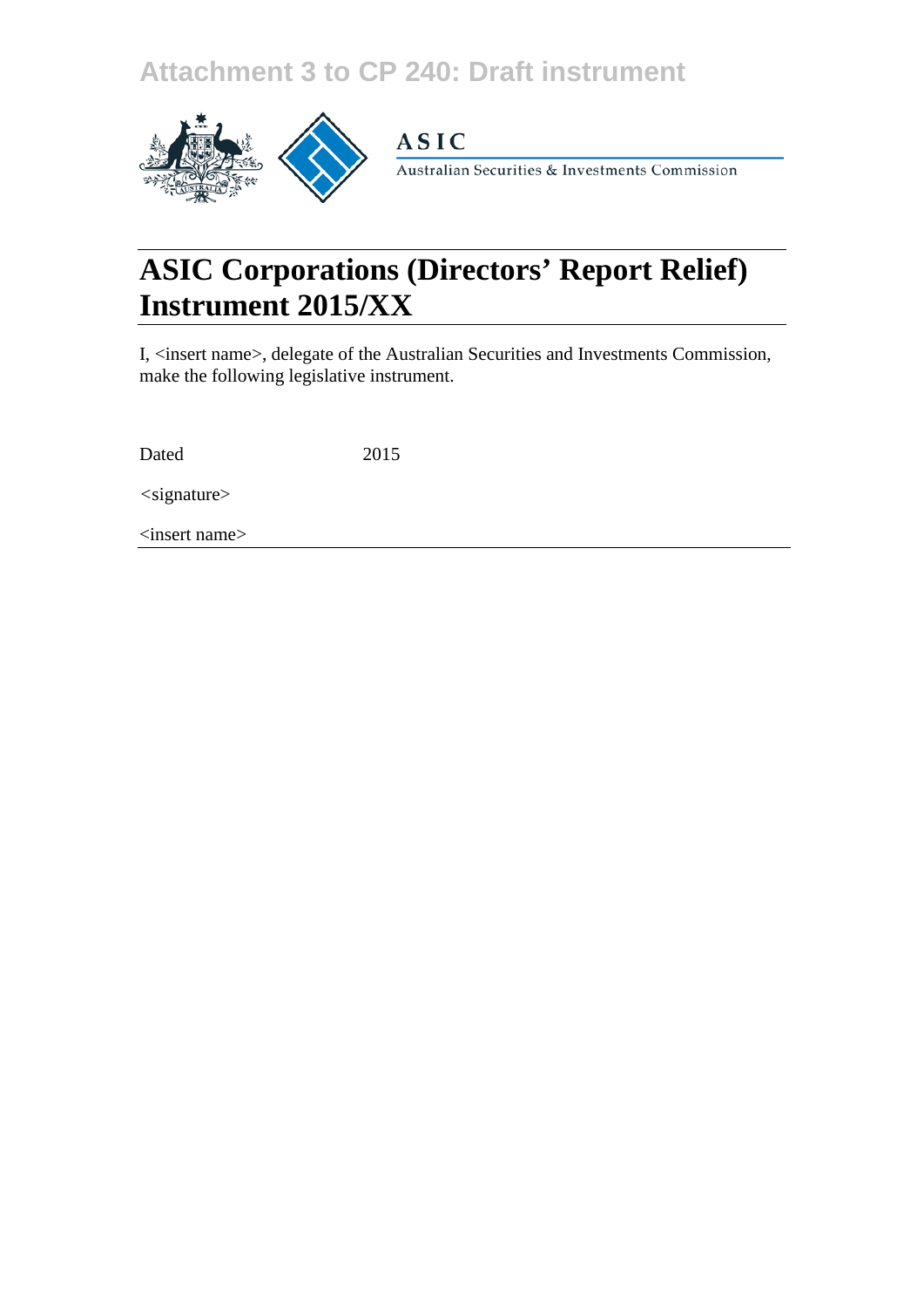## **Contents**

| <b>Part 1-Preliminary</b>                                               |  |
|-------------------------------------------------------------------------|--|
|                                                                         |  |
|                                                                         |  |
|                                                                         |  |
|                                                                         |  |
| Part 2-Order                                                            |  |
| 5 Relief allowing transfer of information from the Directors' Report  4 |  |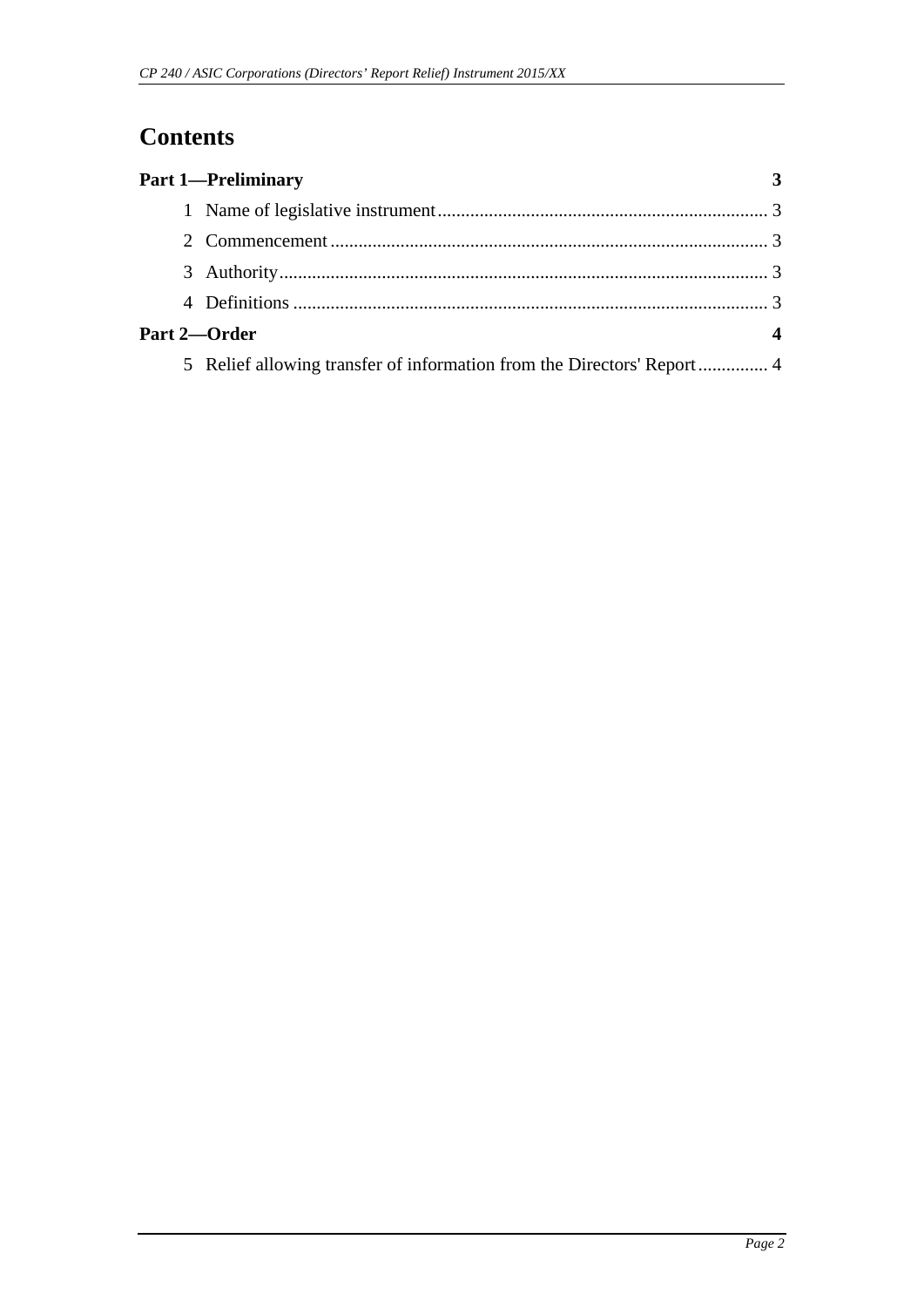### <span id="page-2-1"></span><span id="page-2-0"></span>**Part 1—Preliminary**

#### **1 Name of legislative instrument**

This instrument is *ASIC Corporations (Directors' Report Relief) Instrument 2015/XX*.

#### <span id="page-2-2"></span>**2 Commencement**

This instrument commences on the day after it is registered on the Federal Register of Legislative Instruments.

Note: The register may be accessed at www.comlaw.gov.au.

#### <span id="page-2-3"></span>**3 Authority**

This instrument is made under subsection 341(1) of *Corporations Act 2001*.

#### <span id="page-2-4"></span>**4 Definitions**

In this instrument:

*Act* means the *Corporations Act 2001*.

*entity* means company, registered scheme or disclosing entity.